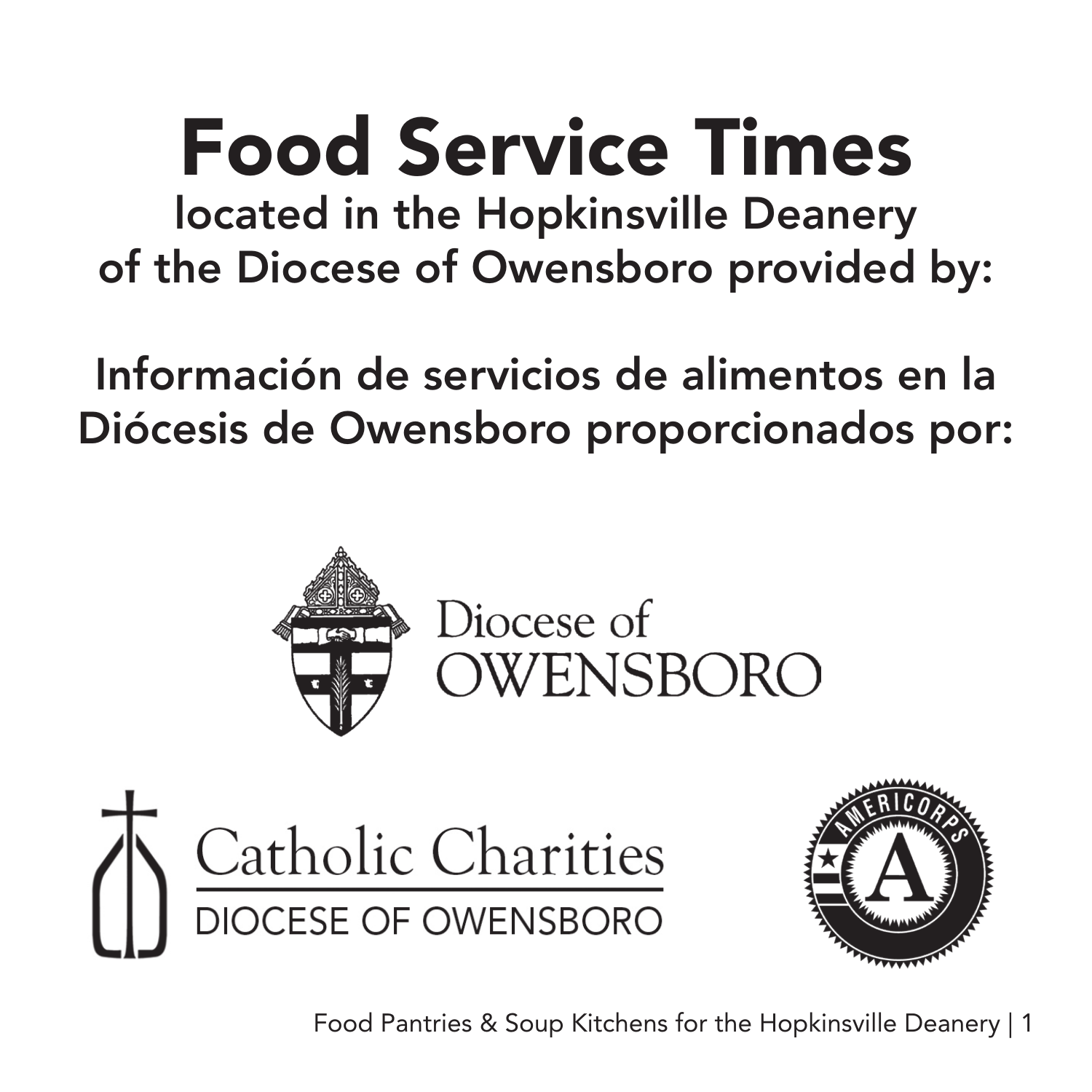## CHRISTIAN COUNTY

| <b>Boys and Girls Club</b><br>1600 South Walnut St., Hopkinsville, KY 42240<br>Second Saturday of each month: 9 am - 12:00 pm                       | 270-886-9769 |
|-----------------------------------------------------------------------------------------------------------------------------------------------------|--------------|
| Aaron McNeil House<br>604 E 2nd St., Hopkinsville, KY 42240<br>Monday, Tuesday and Thursday: 2 - 4 pm; Wednesday: 4 pm - 6 pm;<br>Friday: 9 - 11 am | 270-886-9768 |
| Aaron McNeil House<br>1600 Walnut St., Hopkinsville, KY 42240<br>Second Saturday of each month: 9 am                                                | 270-887-4020 |
| <b>Baptist Ministry Association</b><br>513 W. 9th St., Hopkinsville, KY 42240<br>Monday, Wednesday and Friday: 10 am - 2 pm                         | 270-885-8777 |
| <b>Faith Outreach Mission House</b><br>211 Thompson St., Hopkinsville, KY 42240                                                                     | 270-886-9767 |
| <b>Loaves And Fishes</b><br>215 Foster St., Clarksville, TN 37040                                                                                   | 270-645-9020 |
| <b>Micah Mission Center</b><br>209 S. Main St., Hopkinsville, KY 42240<br>Monday - Thursday: 9 am - 1 pm                                            | 270-890-3672 |
| <b>Salvation Army</b><br>310 E 7th St., Hopkinsville, KY 42240<br>Monday - Saturday: 11:30 am; Sunday: 12:15 pm                                     | 270-885-9633 |

2 | Food Pantries & Soup Kitchens for the Hopkinsville Deanery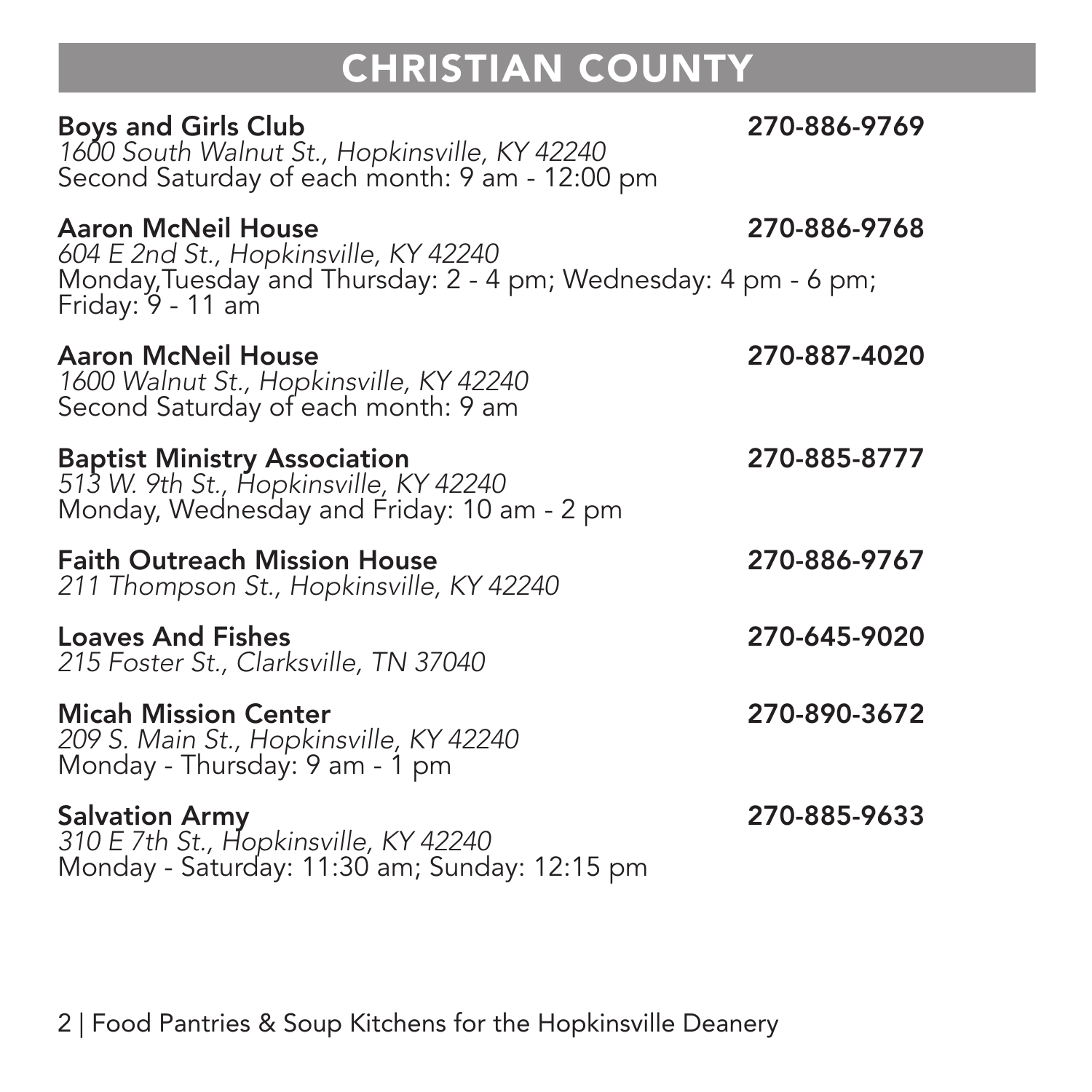## HOPKINS COUNTY

| <b>Branch Outreach</b><br>104 E Princeton St., Crofton, KY 42217<br>Third Friday of the month: 3:30 - 5:30 pm                                     | 270-305-1850 |
|---------------------------------------------------------------------------------------------------------------------------------------------------|--------------|
| Christian Food Bank of Hopkins County, Inc.<br>241 W. Center St., Madisonville, KY 423431<br>Monday, Wednesday, Thursday, and Friday: 9 am - 3 pm | 270-825-8296 |
| <b>Covenant Care</b><br>140 West Noel Ave., Madisonville, KY 423431                                                                               | 270-821-2000 |
| God's House Of Hope<br>205 W Main St., Island, KY 42350                                                                                           | 270-273-3609 |
| <b>Hope 2 All Community Food Bank</b><br>92 N Main St., Nortonville, KY 42442                                                                     | 270-676-3784 |
| <b>Hopkins County Christian Food Bank</b><br>114 N. Franklin St., Madisonville, KY 423431                                                         | 270-825-8296 |
| <b>Landons Hope Resource Center</b><br>900 US 41 South, Sebree, KY 42455                                                                          | 270-884-3334 |
| <b>Pennyrile Allied Comm Svc</b><br>130 Branch St., Madisonville, KY 423431                                                                       | 270-821-8114 |
| <b>Providence County Food Bank</b><br>1001 VFW Rd., Providence, KY 42450                                                                          | 270-836-5521 |
| <b>Salvation Army-Pantry Madisonville</b><br>805 McCoy, Madisonville, KY 423431                                                                   | 270-825-3620 |